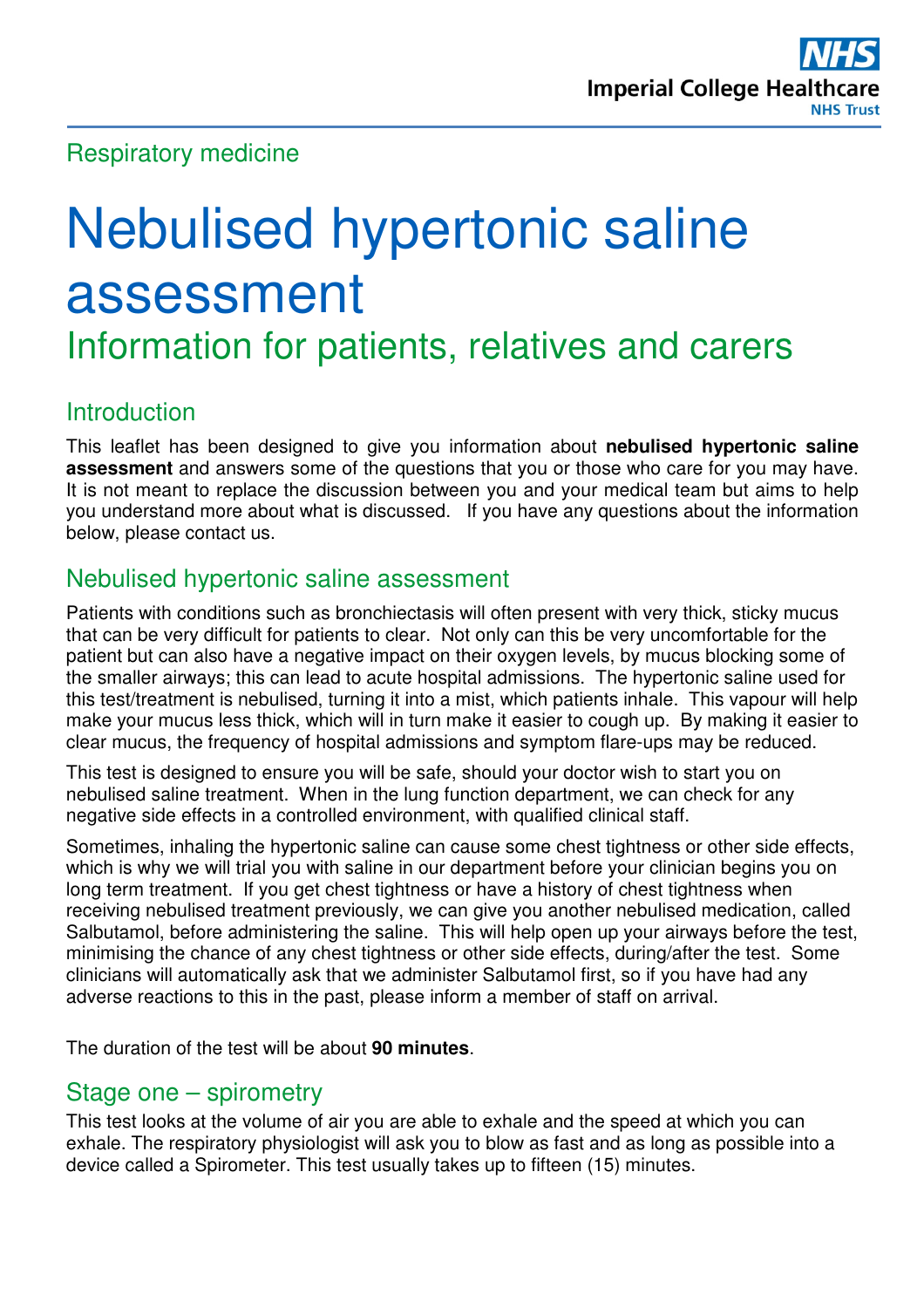It is important to obtain accurate and reliable readings. If we are unable to get good repeatable measurements or if your values are below a set point, we will not be able to move on to the next stage.

# Stage two – inhaling medication solution

Once we have repeatable spirometry measurements in stage one, we will have a good baseline in order to start the main part of the nebuliser assessment.

If you regularly require Salbutamol nebulisers at home, we will give you a dose of this first. Immediately after this, we will give you a hypertonic saline solution to inhale using the same nebuliser, until the full dose has finished.

Once the nebuliser has finished, you will wait for 15 minutes, before repeating the spirometry manoeuvres, so we can monitor any changes in the values you achieve. We will then wait a further 15 minutes and make the measurements for a final time. During this period, you may experience some symptoms such as wheezing and a productive cough; this is to be expected as the mucus in your chest becomes more mobile and will usually resolve spontaneously.

There may be an improvement in the spirometry readings, but not all patients will see a change in their spirometry values. This does not mean that the treatment isn't working – we are doing the test to make sure there are no side effects. As long as your spirometry values are similar to those measured at the start of testing, and you feel well, the test is over and you are free to go.

If spirometry values have dropped, or you are still experiencing symptoms, we may give you some more Salbutamol via the nebuliser in order to improve these symptoms. We will then wait a further 20 minutes and repeat the spirometry manoeuvres to check that the results have returned to baseline, after which you will be free to go.

We will pass your results to your doctor, where they will make a decision regarding your treatment. If they deem it appropriate for you to start Nebulised Hypertonic Saline, you will be invited back to the department, where a member of our physiology team will show you how to use the nebuliser.

# Preparation for the test

#### **Please check your appointment letter to ensure you know which hospital to attend.**

To get the best possible results we ask that you do:

- not smoke for at least six hours before to the test
- not drink alcohol for at least four hours prior to the test
- not do heavy exercise on the day of the test
- wear loose and comfortable clothing on the day of the test

If you take inhalers, we are happy for you to continue taking these as you would normally, as this will better mimic your situation at home. However, if you use Salbutamol nebulisers already, could you please avoid using these the day of the test if you are able to do so.

#### **If you are unsure about your medications, please contact the lung function laboratory for further advice, prior to your appointment**.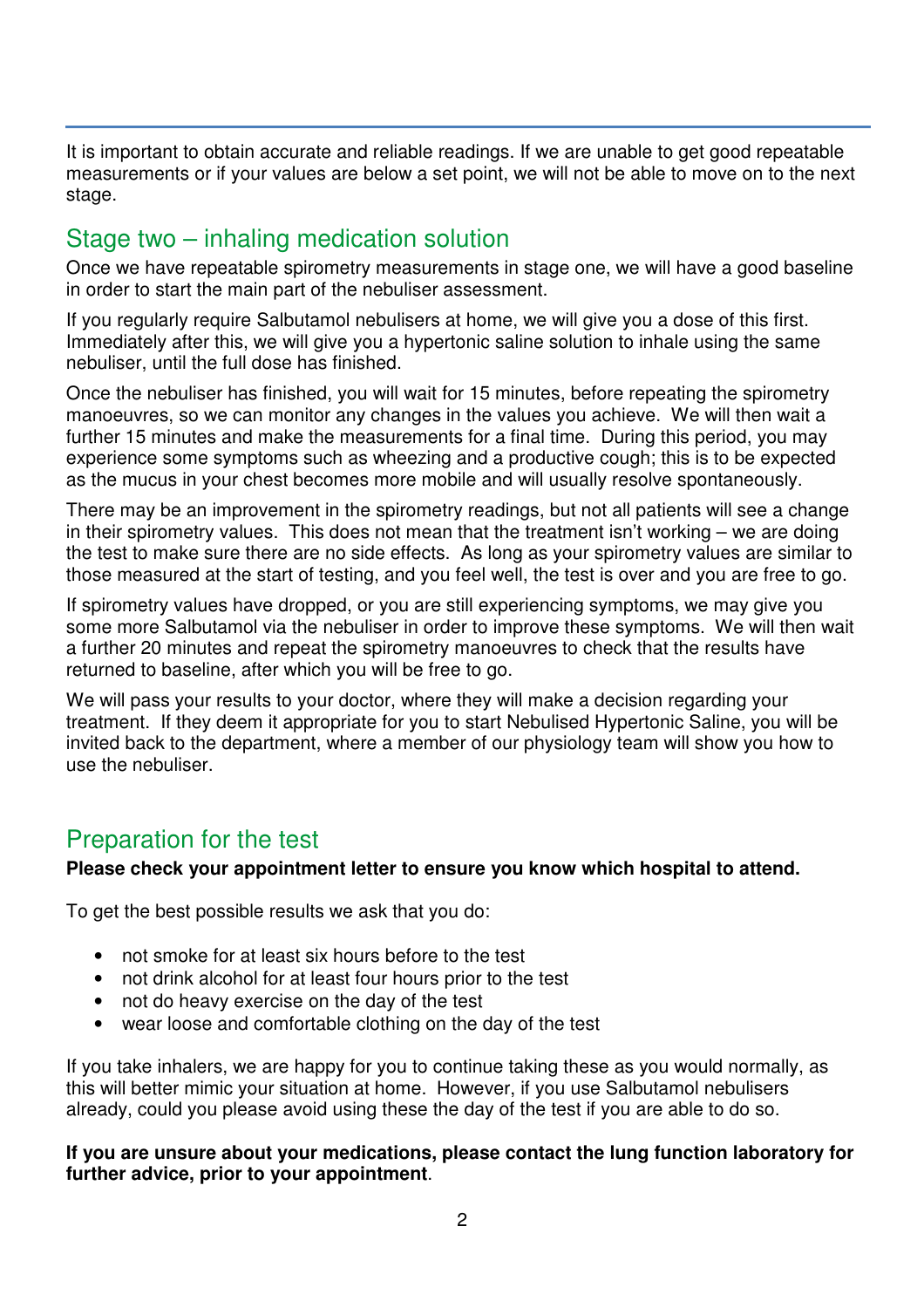If your doctor has given you a prescription or any medication specifically for this test, **please bring these with you.** 

## Side effects

These tests are very safe and there are rarely any issues after testing. As mentioned previously, you may get some chest tightness from the inhaled antibiotic. You may also get some lightheadedness from the Spirometry test itself. These side effects will only usually last as long you are with us and should not affect you after testing is over.

## Information and support

#### **Lung Function Laboratory:**

St Mary's Hospital 020 3312 6022 Charing Cross Hospital 020 3311 7180 Hammersmith Hospital 020 3313 2352

Monday to Friday, 09:00 to 17:00.

#### **If you smoke and would like help to quit smoking contact:**

**Smokefree** – support and advice for those looking to stop smoking: www.nhs.uk/smokefree